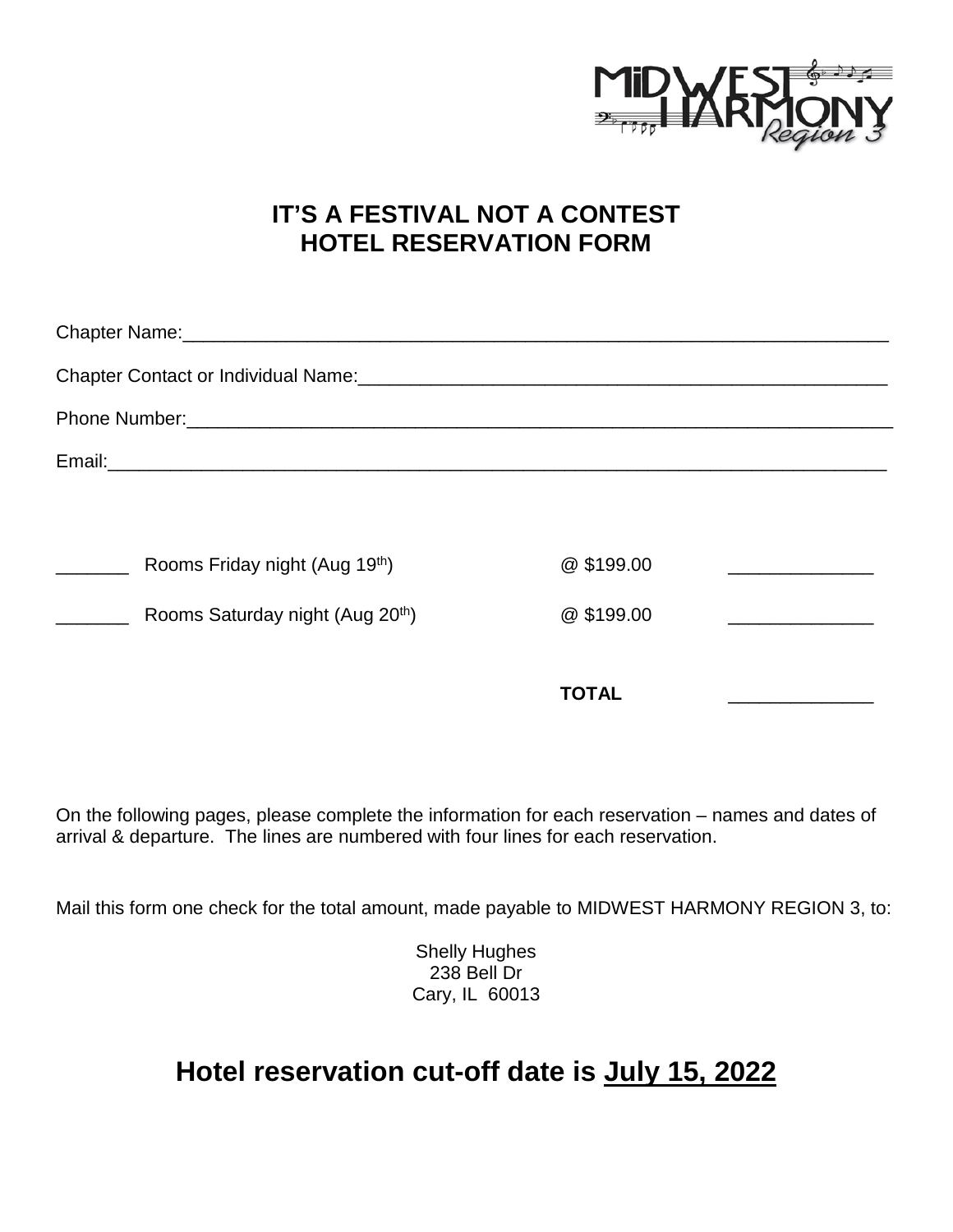| <b>Hotel Reservation Form</b> |             |              | <b>Chorus:</b> |               |
|-------------------------------|-------------|--------------|----------------|---------------|
|                               | <b>NAME</b> |              |                | <b>DATES</b>  |
| $\pmb{\#}$                    | <b>LAST</b> | <b>FIRST</b> | <b>ARRIVE</b>  | <b>DEPART</b> |
| 100                           |             |              |                |               |
| 100                           |             |              |                |               |
| 100                           |             |              |                |               |
| 100                           |             |              |                |               |
|                               |             |              |                |               |
| 101                           |             |              |                |               |
| 101                           |             |              |                |               |
| 101                           |             |              |                |               |
| 101                           |             |              |                |               |
|                               |             |              |                |               |
| 102                           |             |              |                |               |
| 102                           |             |              |                |               |
| 102                           |             |              |                |               |
| 102                           |             |              |                |               |
| 103                           |             |              |                |               |
| 103                           |             |              |                |               |
| 103                           |             |              |                |               |
| 103                           |             |              |                |               |
|                               |             |              |                |               |
| 104                           |             |              |                |               |
| 104                           |             |              |                |               |
| 104                           |             |              |                |               |
| 104                           |             |              |                |               |
|                               |             |              |                |               |
| 105                           |             |              |                |               |
| 105                           |             |              |                |               |
| 105                           |             |              |                |               |
| 105                           |             |              |                |               |
|                               |             |              |                |               |
| 106                           |             |              |                |               |
| 106                           |             |              |                |               |
| 106                           |             |              |                |               |
| 106                           |             |              |                |               |
|                               |             |              |                |               |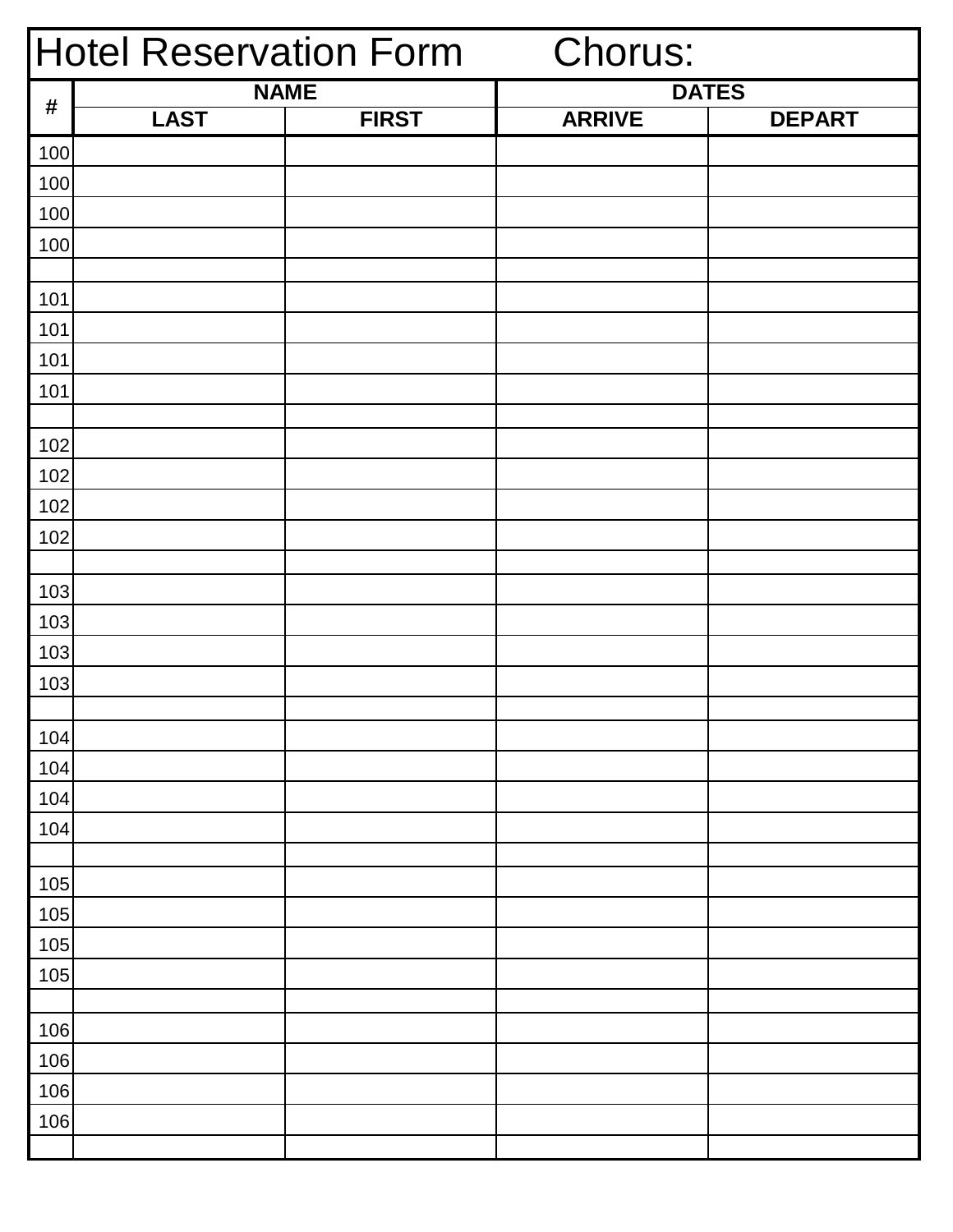|            | <b>Hotel Reservation Form</b> |              | Chorus:       |               |
|------------|-------------------------------|--------------|---------------|---------------|
|            | <b>NAME</b>                   |              |               | <b>DATES</b>  |
| $\pmb{\#}$ | <b>LAST</b>                   | <b>FIRST</b> | <b>ARRIVE</b> | <b>DEPART</b> |
| 107        |                               |              |               |               |
| 107        |                               |              |               |               |
| 107        |                               |              |               |               |
| 107        |                               |              |               |               |
|            |                               |              |               |               |
| 108        |                               |              |               |               |
| 108        |                               |              |               |               |
| 108        |                               |              |               |               |
| 108        |                               |              |               |               |
|            |                               |              |               |               |
| 109        |                               |              |               |               |
| 109        |                               |              |               |               |
| 109        |                               |              |               |               |
| 109        |                               |              |               |               |
|            |                               |              |               |               |
| 110        |                               |              |               |               |
| 110        |                               |              |               |               |
| 110        |                               |              |               |               |
| 110        |                               |              |               |               |
|            |                               |              |               |               |
| 111        |                               |              |               |               |
| 111        |                               |              |               |               |
| 111        |                               |              |               |               |
| 111        |                               |              |               |               |
|            |                               |              |               |               |
| 112        |                               |              |               |               |
| 112        |                               |              |               |               |
| 112        |                               |              |               |               |
| 112        |                               |              |               |               |
|            |                               |              |               |               |
| 113        |                               |              |               |               |
| 113        |                               |              |               |               |
| 113        |                               |              |               |               |
| 113        |                               |              |               |               |
|            |                               |              |               |               |